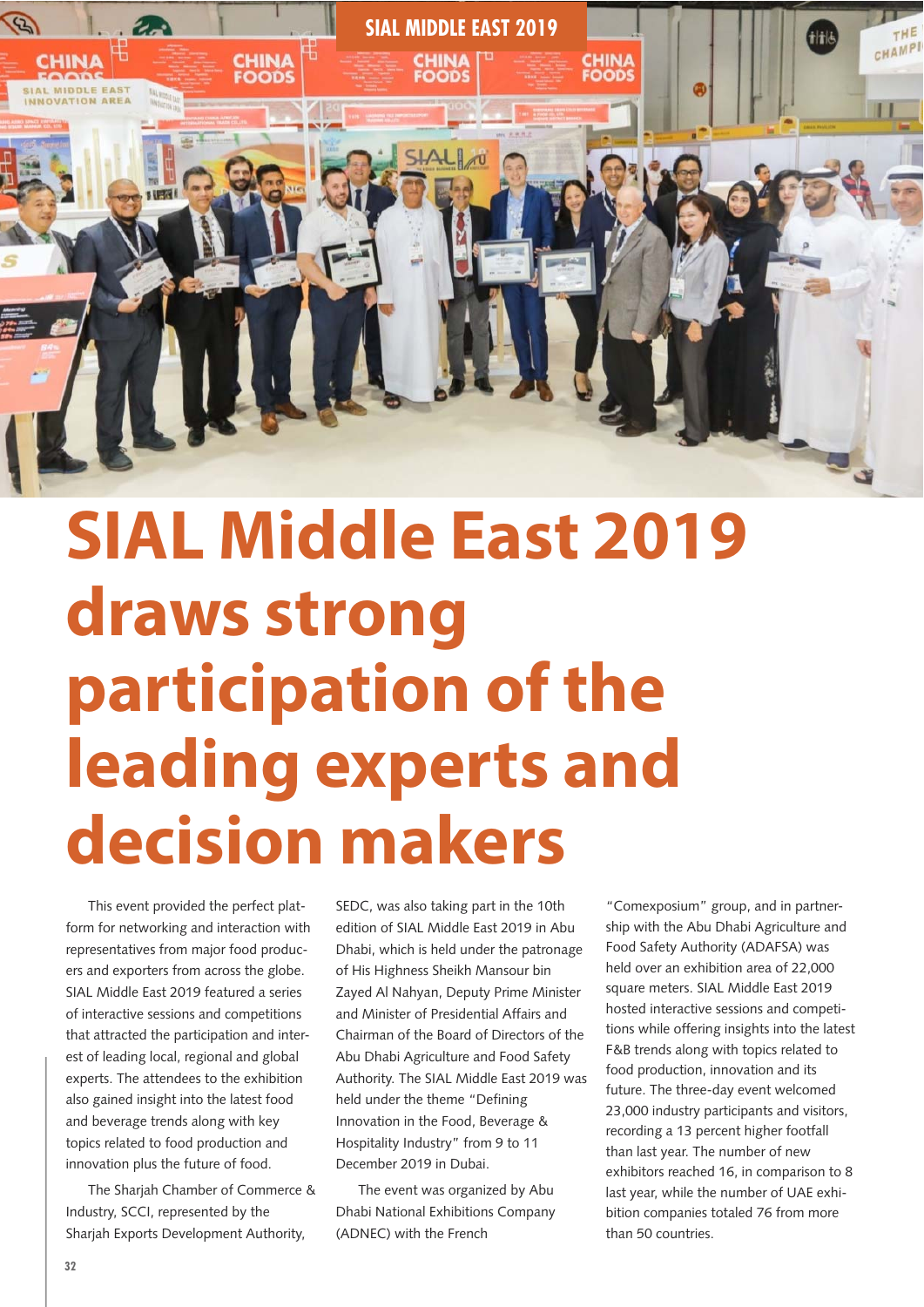## **SIAL MIDDLE EAST 2019 SIAL MIDDLE EAST 2019 Fruit Logistica**

The event also hosted the UAE National Coffee championships that convened the world's best baristas to take part in the "National Latte Art Championship" and the "National Cezve/Ibrik Championship". The event also held the debut Gahwa championships to revive the traditions of Arabic coffee. According to media reports, the 10th edition of the food, beverage (F&B) and hospitality exhibition, SIAL Middle East, closed on a high note, recording trade deals crossing Dhs7.2bn (\$1.96bn). The exhibition was the biggest edition since its launch in 2010 under the theme "Defining Innovation in the Food, Beverage & Hospitality Industry".

The Winners for the National Cezve/Ibrik Championship were; First Place, Michaela Ruazol, Second Place, Mohammed Bin Bader and Third Place, Sydney Olouch. Winners for the National Latte Art Championship were; First Place, Nipendra Maharjan, Second Place, Rajbir Gurung and Third Place, Mondrick Alpas.

Winner of the Sane' Al Gahwa Light Roast category and for the Medium/Dark Roast category, triumphed over the competition, with both receiving the top prize of AED 125,000. The runner-up for Sane' Al Gahwa Light Roast and for Medium/Dark Roast, both received AED 40,000.

Saeed Al Bahri Salem Al Ameri, Director-General of ADAFSA, said: "We are pleased with the high turnout witnessed by the exhibition in its tenthanniversary edition, and its success in attracting elite food companies, major food suppliers and investors from all over the world. This will contribute by strengthening our efforts to consolidate the food security system and will open up new and innovative food industries by providing the supply chain for this system with more opportunities and capabilities that ensure their sustainability and growth, to meet the growing demand for food in the region and the world and to keep pace with the great prosperity and

booming industry that we are witnessing in the UAE, in the field of agriculture and food production."

He added: "The Authority's participation resulted in the signing of a number of cooperation agreements related to food security, food safety and sustainable agricultural development and support for local farmers with a selection of vital national institutions and leading private sector companies in areas closely related to the elements of food and biological security and agriculture. This indicated that the participants included a definition with the great achievements made by the Emirate of Abu Dhabi in developing the agricultural and food sector, and presented the most important investment opportunities provided by the authority. In addition, a number of innovative projects were implemented by the authority in its fields of work with projects such as the development of honeybee strains, production of the fourth generation of Emirati queen bees, a project to produce